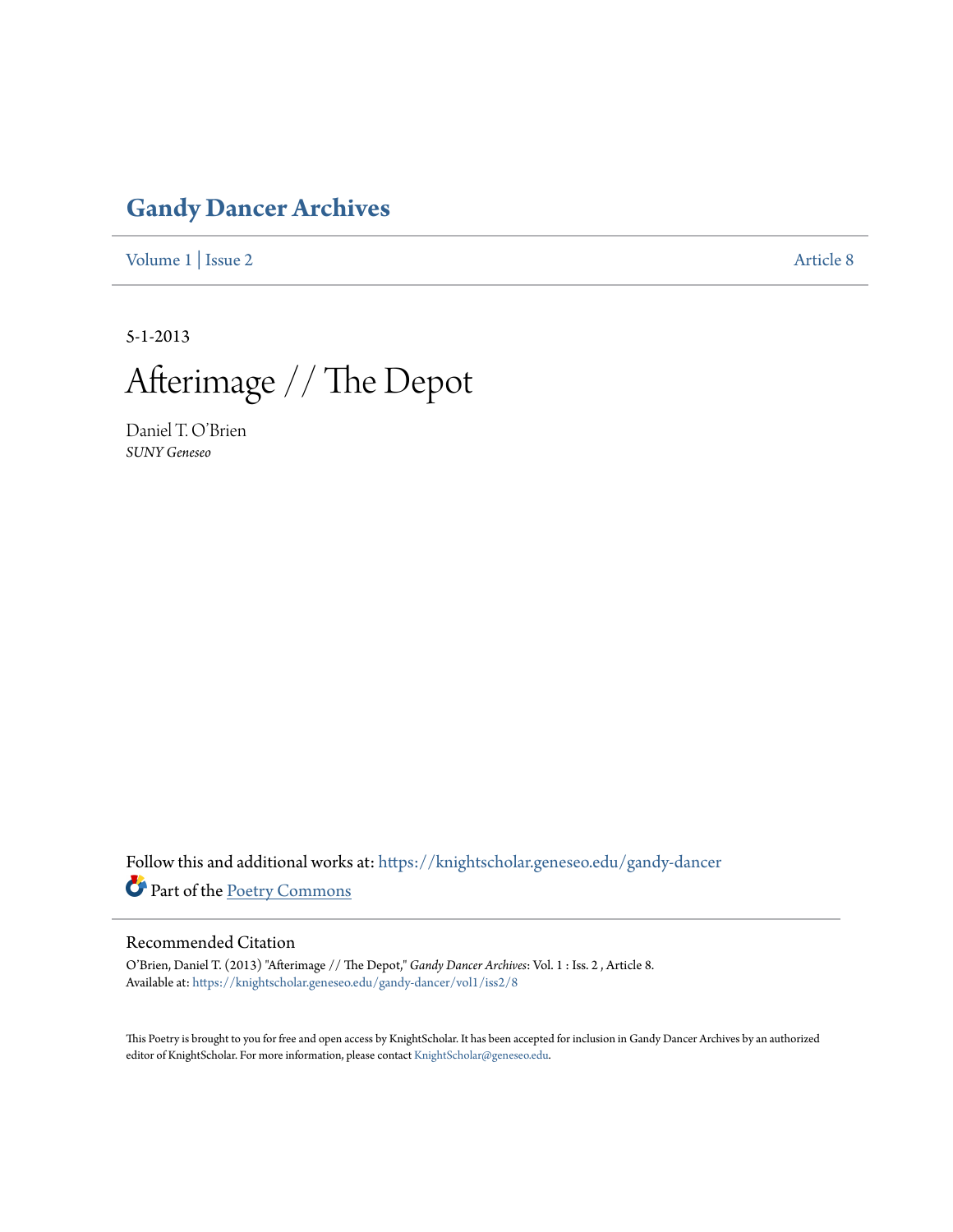# **Afterimage**

### *for Michael Snow*

What happens in uninhabited spaces (New York loft: 1966) still exists in hippocampal-mind & still frame film: closer, closer. She walks across the floor, but brief – I thought I brushed her shadow, inch -by -inch. Empty wall travesty: tint my 16 mm polyesteremulsion: life. Flicker: filter orange & stop Strawberry Fields (a tractor-trailer cuts across clear windows, one -by- one).

> Image burn-in: photo receptor projects me: discomfort. Eyes-rapid in wake of rack-lux light. Again. A shadow. A woman: clicking rotary-dials: *There's a man lying on the floor. I think he's dead.* Close,

> > close: fade-in, in sharp frequency: ever- increasing beeping & jagged-hum Wave (length)s